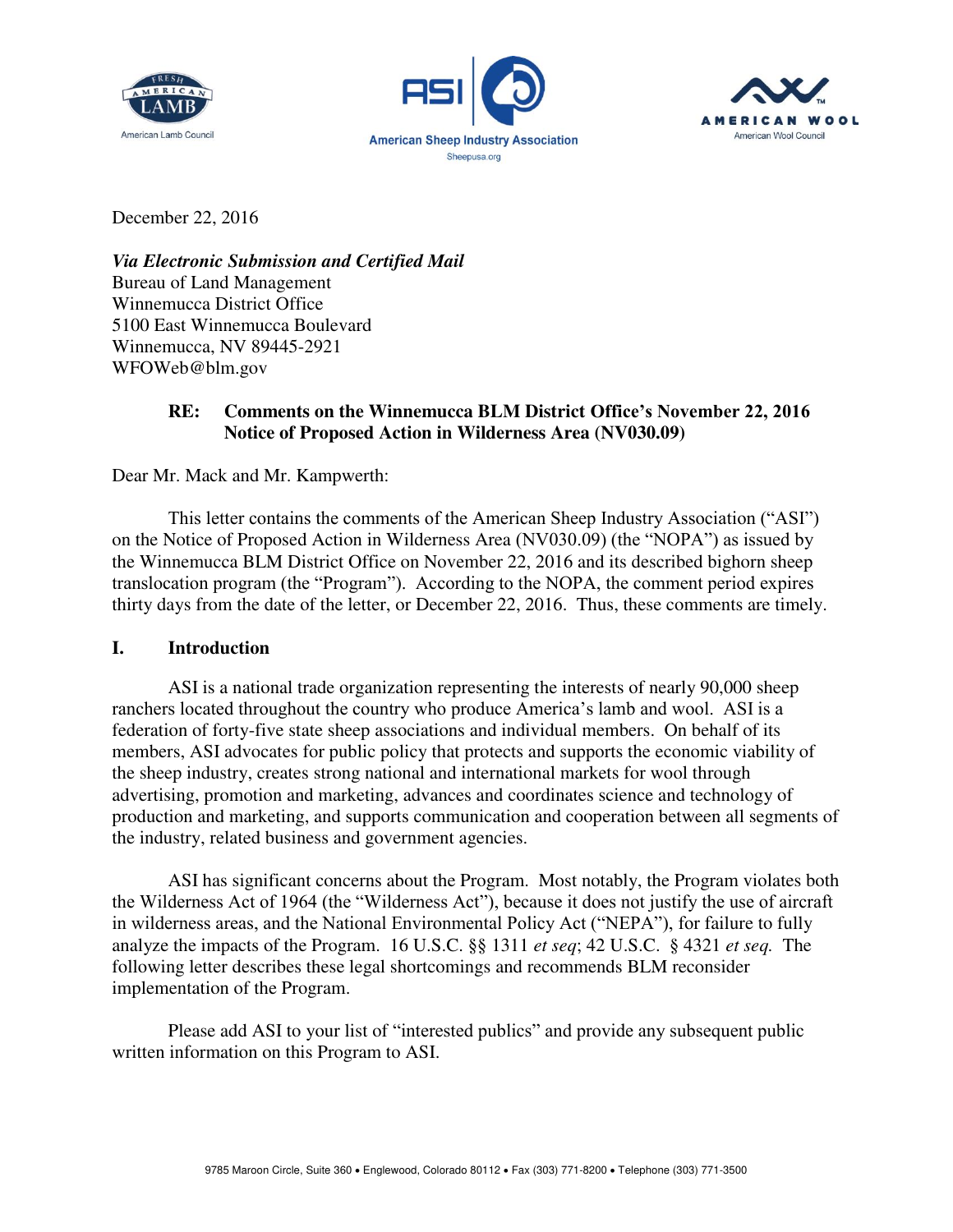#### **II. The Program violates the Wilderness Act of 1964.**

Under the Wilderness Act, certain activities—including the landing of aircraft—are expressly prohibited in wilderness areas unless the agency charged with administering the wilderness area—here, BLM—can show two things. 16 U.S.C. §§ 1133(b); (c); *Wilderness Watch v. U.S. Fish and Wildlife Service*, 629 F.3d 1024 (9th Cir. 2010); *High Sierra Hikers Ass'n v. Blackwell,* 390 F.3d 630 (9th Cir. 2004). First, the use of the prohibited activity must further a purpose of the Wilderness Act. *Id.* The Wilderness Act provides that wilderness areas "shall be devoted to the public purposes of recreational, scenic, scientific, educational, conservation, and historical use." 16 U.S.C. § 1133(b). Second, the prohibited activity must be "necessary to meet minimum requirements for the administration of the area for the purpose of the act." *Id.*

The Program fails to satisfy these two requirements. The Program contemplates landing aircraft—an activity expressly prohibited under the Wilderness Act—in the Calico Mountains, High Rock Lake, East Fork High Rock Canyon, Little High Rock Canyon, High Rock Canyon, Pahute Peak and Pine Forest Range wilderness areas (the "Wilderness Areas") in order to capture and relocate bighorn sheep to unknown, or at lease undisclosed, locations. The Program, and the prohibited activity it employs, does not further a wilderness purpose. Moreover, even if the Program furthered a wilderness purposes, it is not necessary to meet minimum requirements for administration of the Wilderness Areas in question.

### **A. The Program does not serve a wilderness purpose.**

The Program does not serve any of the purposes listed in the Wilderness Act: recreation, scenic use, science, education, conservation, or historical value." 16 U.S.C. § 1133(b). Nowhere in the NOPA or the Environmental Assessment – Helicopter Capture of California Bighorn Sheep Within Black Rock-High Rock Area Wilderness ("2004 EA"), on which BLM relies for NEPA adequacy, does BLM explain how the Program satisfies wilderness purposes. BLM admits that "the wilderness values of the affected Wilderness Areas were not the primary consideration for this proposal." 2004 EA § Appendix B, Part 6.

According to the 2004 EA, the purpose of the Program is to capture and *remove* bighorn sheep from the Wilderness Areas and to relocate them. 2004 EA § II.B. There is no guarantee that the bighorn sheep will be relocated to any wilderness areas. To the contrary, the 2004 EA states that new destinations "may include" wilderness areas or lands being managed to retain wilderness values. *Id.* Captured bighorn sheep will "help reestablish new populations or augment existing populations in Nevada or nearby states." 2004 EA § IV.B.a. The NOPA states that the bighorn sheep would be relocated "where bighorn sheep populations would benefit from augmentation." NOPA.

 In this way, the Program is very different from other situations where administrating agencies employ prohibited activities to manage wildlife *inside* wilderness areas. In these contexts, agencies argue that such management serves the wilderness purpose of conservation. *See Wilderness Watch v. U.S. Fish and Wildlife Service*, 629 F.3d 1024 (9th Cir. 2010); *Californians for Alternatives to Toxics*, 814 F. Supp. 2d 992, 1017 (E.D. Cal. 2011); *Wolf Recovery Found. v. U.S. Forest Serv.*, 692 F. Supp. 2d 1264, 1268 (D. Idaho 2010). For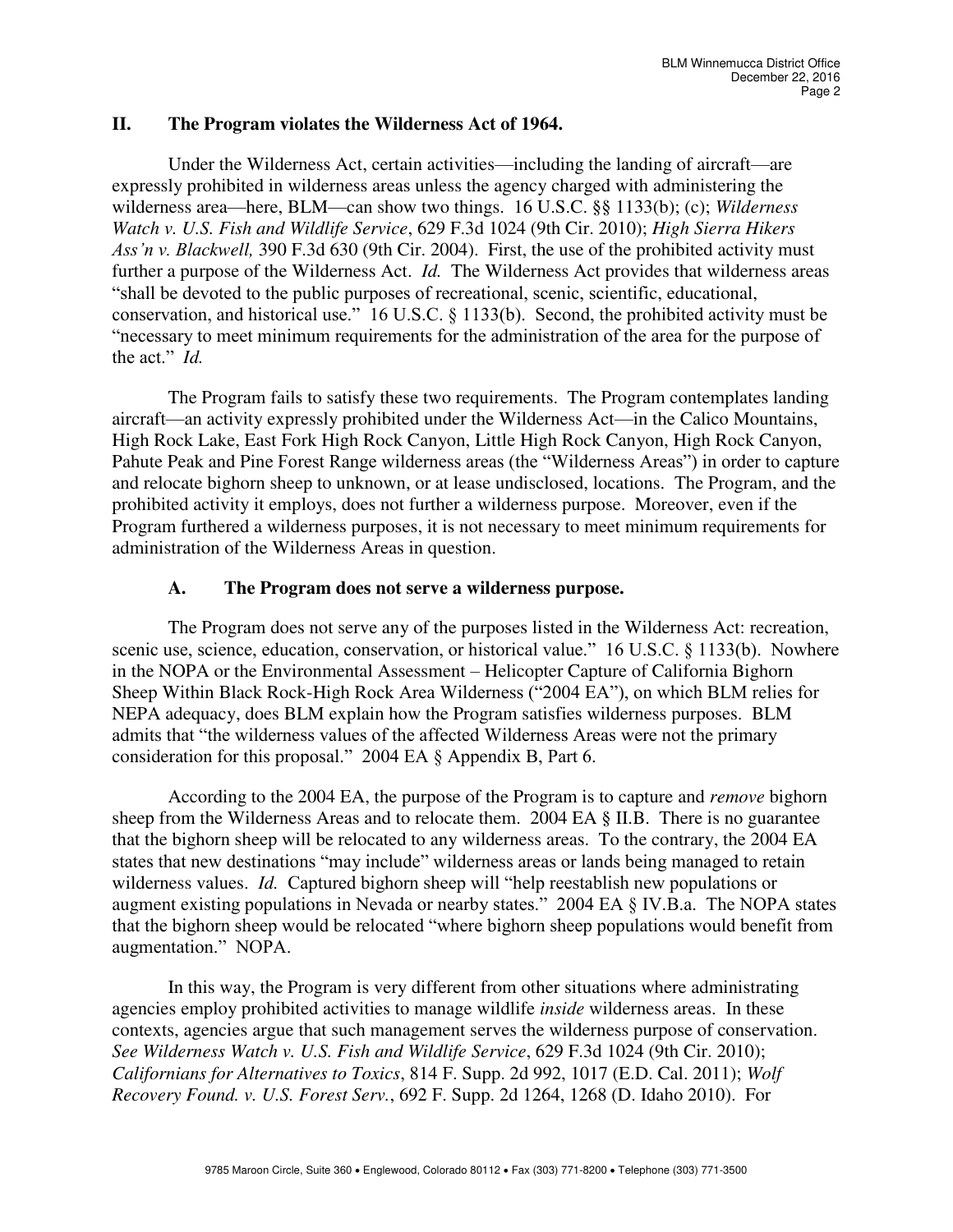example, in *Wilderness Watch*, the U.S. Fish and Wildlife Service installed watering tanks *within* wilderness areas in an effort to stabilize and grow bighorn sheep populations *in* wilderness areas. 629 F.3d 1024.

Here, there is nothing in the record indicating the removal of bighorn sheep from the Wilderness Areas is meant to manage, conserve or in any way protect the species in the Wilderness Areas. To the contrary—BLM admits that the Program "would not necessarily benefit the actual Wilderness Areas where the sheep will be removed." 2004 EA, Appendix A, Part B. Indeed, it is difficult to imagine why BLM would carry out the Program if it was for the sake of the bighorn sheep occupying the Wilderness Areas, considering the good health of these populations. BLM notes that sheep reintroductions that occurred in the Wilderness Areas prior to their designation have been successful and approximately 500 sheep now occupy the Wilderness Areas. 2004 EA § III.C. "Recent inventories by NDOW indicate successful reproduction[.]" *Id.* The population is stable enough to allow for hunting of bighorn sheep in the Wilderness Areas. *Id.* Notably, if BLM declined to implement the Program, there would be no benefit to the bighorn sheep in the Wilderness Areas. *Id.* § IV.C.a.

Instead, the agency proposes to capture bighorn sheep in wilderness areas and relocate them elsewhere, maybe within wilderness areas, maybe not. The overall purpose of the Program, and its use of helicopters in wilderness areas, may be to ensure the long-term health of the regional or national bighorn sheep population. This general purpose that extends beyond wilderness areas, however, cannot be used to justify engaging in a prohibited activity—landing helicopters in wilderness areas.

### **B. The Program is not necessary to meet minimum requirements for administration of the area.**

In the event a prohibited activity, such as landing a helicopter in a wilderness area, does further a wilderness purpose, the administering agency must still show it is necessary to meet minimum requirements for the administration of the area for that purpose. The agency must demonstrate that the prohibited activity itself is necessary to achieve the wilderness purpose. *Californians for Alternatives to Toxics*, 814 F. Supp. 2d at 1017 (citing *Wilderness Watch v. U.S. Fish and Wildlife Service*, 629 F.3d 1024 (9th Cir. 2010); *High Sierra Hikers Ass'n v. Blackwell,*  390 F.3d 630 (9th Cir. 2004).

Here, assuming the management of bighorn sheep outside wilderness areas is a wilderness purpose, BLM has still failed to show that the use of helicopters is necessary to achieve this purpose. As multiple courts have noted, "machinery as intrusive as a helicopter is rarely necessary to meet minimum requirements for the administration of an area because helicopters carry man and his works, and so are antithetical to a wilderness experience." *Wilderness Watch, Inc*., v. *Sarah Creachbaum*, 2016 WL 7231433, at \*10 (W.D. Wash. Dec. 14, 2016); *Wilderness Watch v. Iwamoto*, 853 F. Supp. 2d 1063, 1076 (W.D. Wash. 2012), *motion for relief from judgment granted*, C10-1797-JCC, 2012 WL 6766551 (W.D. Wash. Sept. 20, 2012); *Californians for Alternatives to Toxics*, 814 F. Supp. 2d at 1020-21; *Wolf Recovery Found., v.* 692 F. Supp. at 1264, 1268 (D. Idaho 2010). "It would be a rare case where machinery as intrusive as a helicopter could pass the test of being 'necessary to meet minimum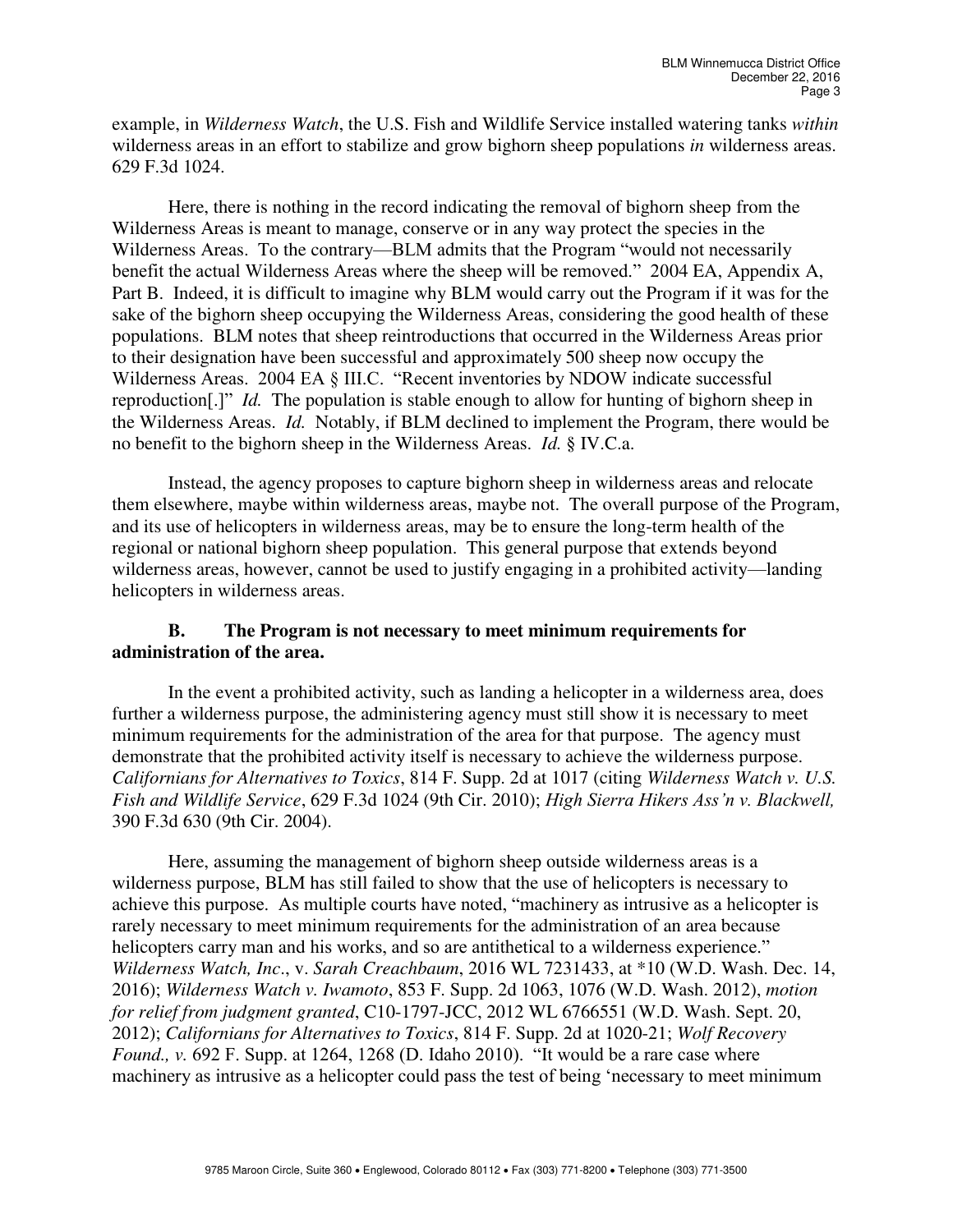requirements for the administration of the area.'" *Wolf Recovery Found.*, 692 F. Supp. 2d at 1268 (D. Idaho 2010).

BLM has failed to show that this is one of those cases. BLM assumes, without providing any evidence, that the use of helicopters is necessary to capture bighorn sheep. When prompted by the Minimum Requirement/Tool Worksheet whether "there are any less intrusive actions that should be tried first?" BLM responds, "No, in order to reintroduce the sheep to locations were [sic] they have been impacted by human use the sheep must be captured." 2004 EA, Appendix B, Step 1. In its Minimum Tool Analysis, BLM presents two alternatives, both of which utilize helicopters. *Id.*, Appendix B, Step 2. The only difference between the two is the method used to trap the sheep—a net weighted at each end versus a drop net method. *Id.* There is no exploration or discussion of alternative means of capture and so it is impossible to know whether the use of helicopters is the "minimum requirement" for achieving BLM's purpose. Unless the Wilderness Act's "minimum requirements' provision is empty," BLM must present alternatives and "provide enough evidence and explanation in the record to assure [a] court that it fully considered those avenues and nevertheless rationally concluded that [the prohibited activity is], in fact, necessary." *Wilderness Watch*, 629 F.3d at 1039, 1040. By not doing so, the NOPA fails to demonstrate that the prohibited activity itself is necessary to achieve a purported wilderness purpose.

### **III. BLM has not given the Program the analysis and review required by NEPA.**

NEPA requires that federal agencies prepare an environmental impact statement ("EIS") for "major Federal actions significantly affecting the quality of the human environment." 42 U.S.C.  $\S$  4332(2)(C). For those actions that are not expected to have a significant effect, the federal agency must prepare a Finding of No Significant Impact (a "FONSI") and Environmental Analysis (an "EA"). 40 C.F.R. § 1508.9 Under certain circumstances, it is appropriate for an agency to rely on existing NEPA documents, such as an EIS or EA, for analysis of environmental effects of a proposed action, rather than produce a new NEPA document. That is what BLM proposes to do here.

In lieu of conducting NEPA analysis of the Program, BLM plans to issue a Determination of NEPA Adequacy, commonly referred to as a "DNA." BLM explained in its NOPA that the environmental impacts of the Program "have been analyzed in a previous Environmental Assessment CA-370-05-01" (the "2004 EA"), and so no additional NEPA analysis is required. BLM's reliance on the 2004 EA is, however, misplaced.

A DNA is not itself a NEPA analysis. Department of the Interior, Departmental Manual 516 DM 11, 11.6.B (2008). A determination of NEPA adequacy is appropriate where the agency "determines, with appropriate supporting documentation, that it adequately assesses the environmental effects of the proposed action and reasonable alternatives." 43 C.F.R. § 46.120(c). "When a DNA relies upon a prior [EA], BLM must determine whether the existing analysis took the appropriate hard look at the proposed action, identified relevant areas of environmental concern, and made a convincing case that the environmental impacts are insignificant or that any such impacts will be reduced to insignificance by adoption of appropriate mitigation measures." *Wildlands Defense*, 188 IBLA 68 (June 30, 2016).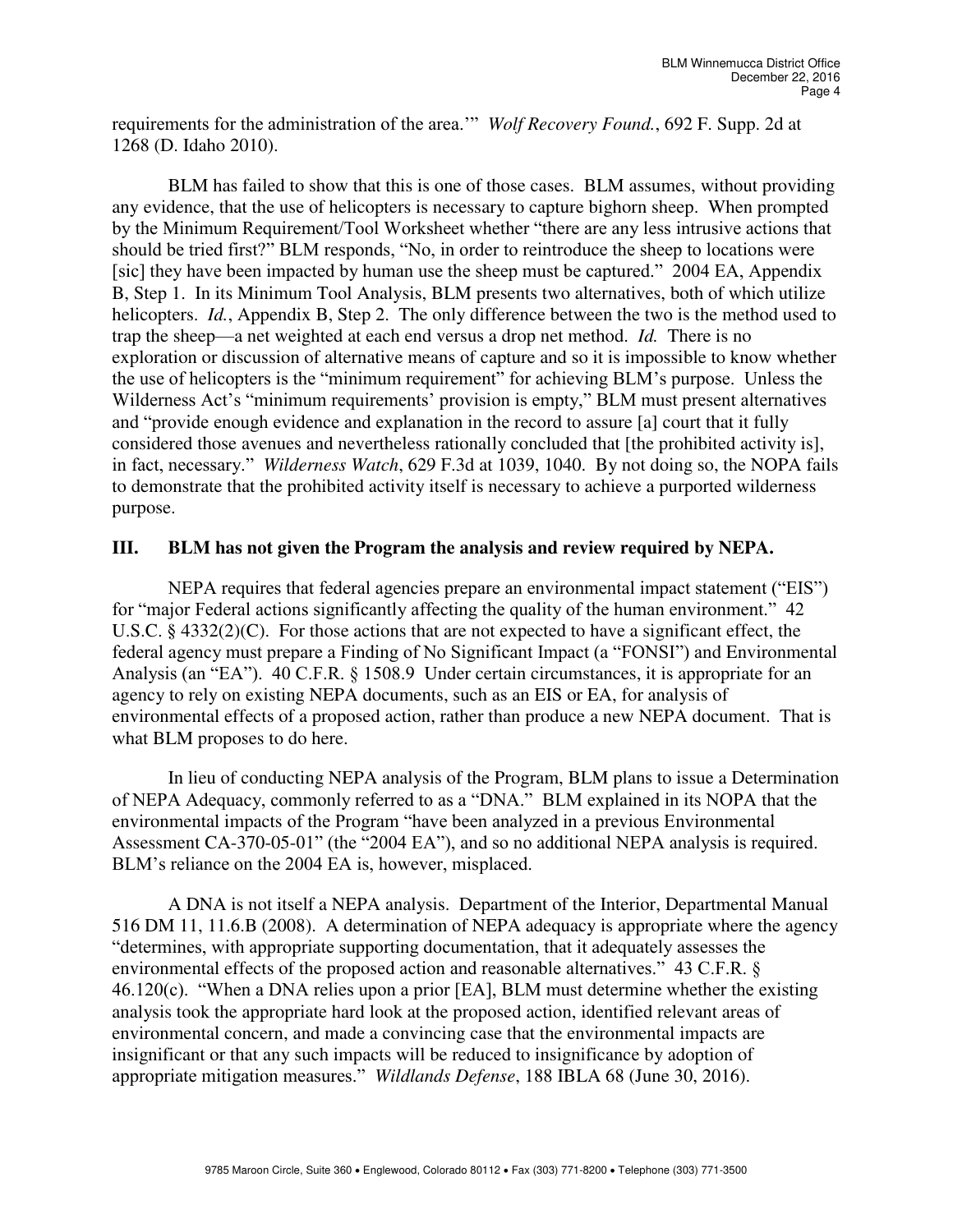The record relied upon must include "an evaluation of whether new circumstances, new information or changes in the action or its impacts not previously analyzed may result in significantly different environmental effects." *Id.* BLM's Handbook provides additional guidance regarding when it is appropriate for an agency to make a determination of NEPA adequacy, suggesting that an agency answer a series of questions, including:

- Whether the range of alternatives considered in the NEPA document are appropriate considering the proposed action, given current environmental concerns, interest and resource values;
- Whether the existing document is still valid in light of new information or circumstances; and
- Whether there are effects that would result from implementation of the proposed action that were not considered in the existing NEPA document.

Bureau of Land Management, National Environmental Policy Act Handbook H-1790-1, § 5.1.2 (2008) ("BLM Handbook"). If the agency answers affirmatively to any of these questions, a DNA is not appropriate.

BLM's claim that a determination of NEPA adequacy is appropriate here is erroneous because the alternatives analyzed in the 2004 EA do not consider the impacts the Program is likely to have, new information and circumstances make the 2004 EA inapplicable, and the Program is likely to have effects not considered in the 2004 EA. The DNA is also inappropriate to the extent it may rely on documents not listed in the NOPA. In short, BLM has not made a "convincing case" that no new NEPA analysis is required.

## **A. The alternatives analyzed in the 2004 EA are not appropriate given current environmental concerns, interests, and resource values.**

1. *The 2004 EA's discussion of vegetative impacts, bighorn sheep "die-offs" and disease resulting from natural causes is inappropriate.* 

Cumulative impacts are defined as effects from human actions, not natural processes. 40 CFR 1508.7; *see Roseburg Resources Company*, 186 IBLA 325, 337 (2015) ("NEPA applies only to agency action, even if inaction has environmental consequences."). BLM suggests that adverse cumulative impacts to vegetation, apparently in Wilderness Areas, could result if the "bighorn sheep population is permitted to increase to levels exceeding the carrying capacity of the range or if populations fall in disease related die-offs." 2004 EA § V. Consideration of impacts to resources that result from natural processes, such as grazing by native species, are not appropriate in a NEPA analysis. Such impacts are "environmental consequences" not caused by humans and should not be included in the EA analysis.

# 2. *BLM failed to consult with the Agricultural Research Service on the*

*Program.* 

BLM should have consulted with the U.S. Department of Agriculture Agricultural Research Service ("ARS"). The ARS provides scientific research focusing on finding solutions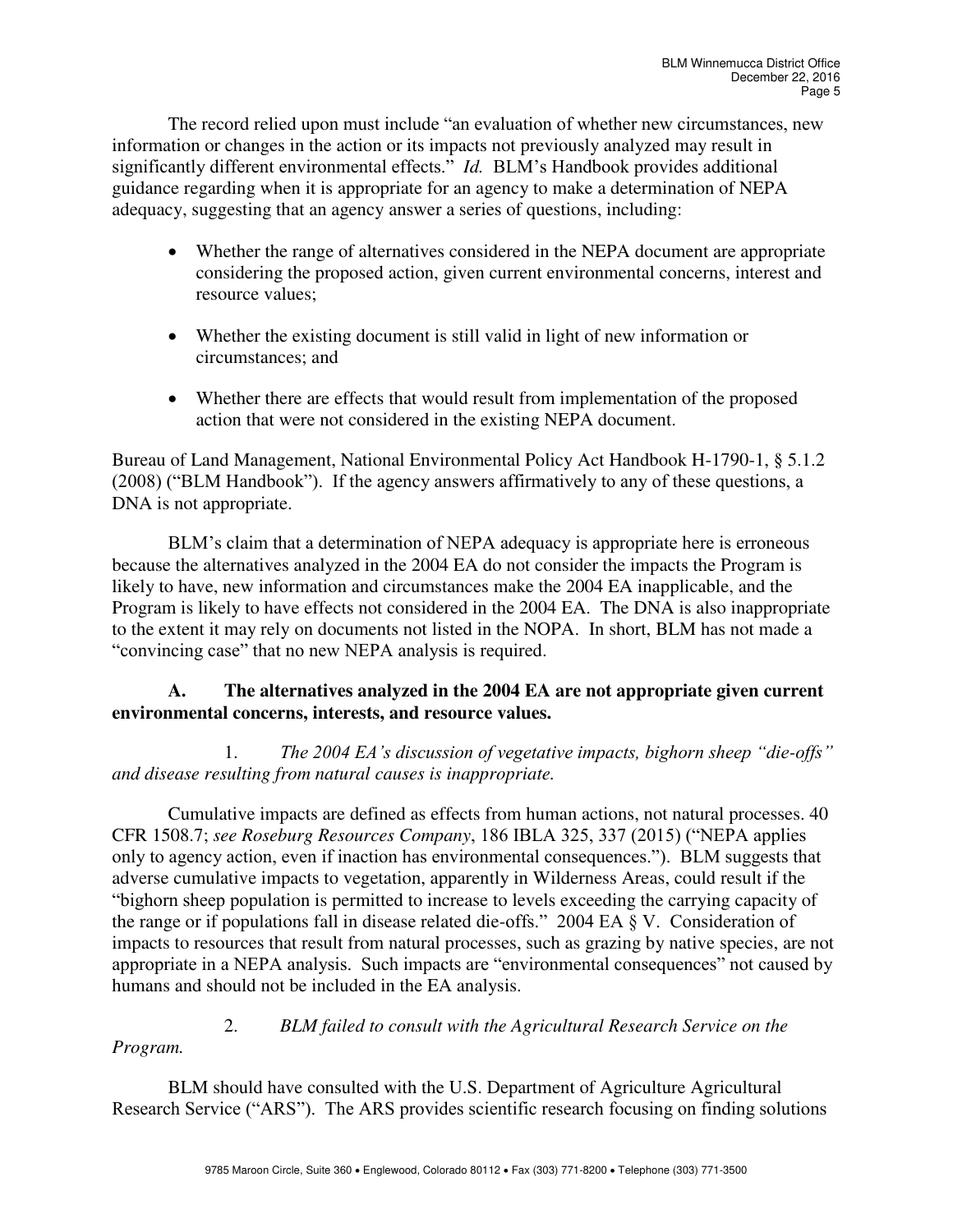to agricultural problems on a national scale. The ARS has experience and expertise addressing conflicts between domestic and bighorn sheep. It is for this reason that Congress requires that BLM consult with ARS in matters relating to bighorn sheep:

In order to ensure the Nation does not lose its domestic sheep industry or bighorn sheep conservation legacy, the [U.S. Forest] Service and the Bureau of Land Management shall implement a variety of solutions, including the following directives: …engage the Agricultural Research Service to ensure the best scientific understanding of where disease transmission occurs and the degree of that risk[.]

161 Cong. Rec. H10212-221 (2015). There is nothing in the record to indicate that BLM included ARS in any part of the Program's planning process. Had BLM done so, the Program and its analysis likely would have considered impacts of translocation to both domestic and bighorn sheep, ensuring that both species are protected. BLM's failure to do so will result in effects from the Program that were not considered in the 2004 EA and that may have substantially changed since 2004 with the evolution of the science of animal infections and their transmission. ARS is the federal government's repository for the best available animal disease science.

### 3. *BLM failed to consult with the Nevada Department of Agriculture.*

In the cases of translocation of bighorn sheep, there is concern that sheep infected with Mycoplasma ovipneumoniae or sinus tumors would be introduced into areas and populations that are not currently exposed to or infected by these organisms. Past proposed BLM actions list additional areas of operation for sampling and translocation. These areas are not provided in the NOPA. Continued disease outbreaks adjacent to and within areas where sheep will be relocated cause concern of inadvertent continued spread of pathogens associated with morbidity, mortality, and decreased reproduction in bighorn sheep populations. As discussed below, in the spring of 2016, an entire population of bighorn sheep was depopulated from the Montana range in an attempt to prevent the spread of disease to adjacent populations. The continued allowance of these operations leads to the dissemination of diseased animals across other areas.

Because there is the potential for disease outbreaks and transmission, and because such events could be harmful to Nevada's bighorn and domestic sheep populations, BLM should have consulted with and included the Nevada Department of Agriculture in developing the Program. Nevada law requires that the Director of the State Department of Agriculture be informed "as soon as possible" of any reasonable suspicion that a communicable disease may be present in state wildlife and any sample collected by the Department of Wildlife in evaluating such a suspicion must be forwarded to the Department of Agriculture "as soon as practicable." Nev. Rev. Stat. § 501.352. Additionally, the Department of Agriculture has the authority to proclaim and enforce a quarantine with respect to "the importation into or transportation through the State of Nevada of animals which may be infected with, or which may have been exposed to infection with any infectious, contagious or parasitic disease." Nev. Rev. Stat. § 571.045(1).

Monitoring and sampling by biologists and veterinarians is not sufficient. Samples collected and results of these samples must be analyzed by the Department of Agriculture. Further, the sheep slated for translocation must be demonstrated to be free of pathogens known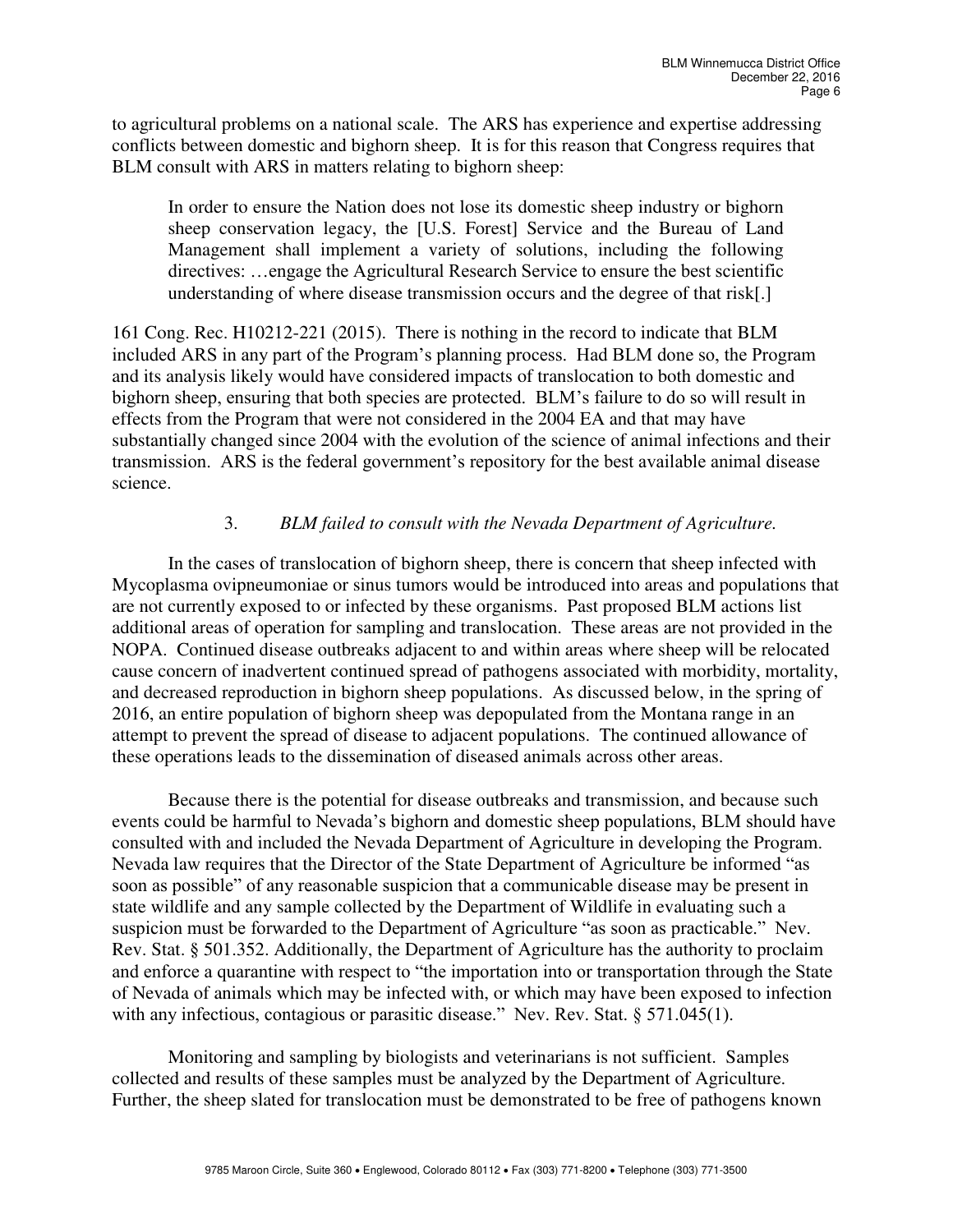to cause morbidity and mortality in bighorn sheep. Failure to do so would be a violation of Nevada law, or at the very least the spirit of the law. Because the 2004 EA does not provide any of this discussion, BLM should have consulted with and included the Department of Agriculture in its preparation of the Program.

### **B. The 2004 EA is not valid in light of new information or circumstances.**

### 1. *The Program includes locations not analyzed in the 2004 EA.*

The Program contemplates capturing and removing bighorn sheep from the Pine Forest Range Wilderness, an area not included or analyzed in the 2004 EA. The BLM Handbook asks specifically if the proposed action is "within the same analysis area, or if the project location is different?" BLM Handbook § 5.1.2. The 2004 EA did not consider potential impacts to the Pine Forest Range Wilderness in any way. As a result, BLM's reliance on 2004 EA to justify the Program is in error. A new NEPA analysis must consider impacts to all affected areas. Without this consideration, it is impossible to know the nature or extent of the impacts of the Program.

## 2. *The 2004 EA does not incorporate current law regarding landing aircraft in a wilderness area.*

Since the 2004 EA was issued, there has been significant development in the law relating the use of helicopters in wilderness areas. The 2004 EA considers the use of helicopters in wilderness areas under authority in existence in 2004, but the standards by which BLM may operate within the Wilderness Areas have been specifically addressed and clarified by courts since then.

Between the issuance of the 2004 EA and the BLM's proposal to implement the Program, the Ninth Circuit Court of Appeals has spoken on the issue of whether and under what circumstances federal agencies may use helicopters in wilderness areas, and numerous federal district courts in the Ninth Circuit have addressed the topic. *See e.g. Wilderness Watch v. U.S. Fish and Wildlife Service*, 629 F.3d 1024 (9th Cir. 2010); *Californians for Alternatives to Toxics*, 814 F. Supp. 2d 992, 1017 (E.D. Cal. 2011); *Wolf Recovery Found. v. U.S. Forest Serv.*, 692 F. Supp. 2d 1264, 1268 (D. Idaho 2010). This precedent, discussed in more detail above, provides meaningful guidance for federal agencies administering wilderness areas.

It is unsurprising that, in the twelve years since BLM issued the 2004 EA, numerous courts have considered and spoken on whether helicopters should be permitted in wilderness areas. Because the 2004 EA does not address this precedent, a new NEPA document that fully considers the law as it stands today should be prepared.

### **C. There are effects that will result from the Program's implementation that were not considered in the 2004 EA.**

BLM must show that the 2004 EA considered effects that will result from the Program. "That the DNA cited prior NEPA documents does not mean there has been NEPA compliance if the cited documents themselves do not address an issue of significance." *Center for Native Ecosystems,* 170 IBLA 331, 246-47. BLM's reliance on the 2004 EA is misplaced because it does not address effects that the Program will very likely have.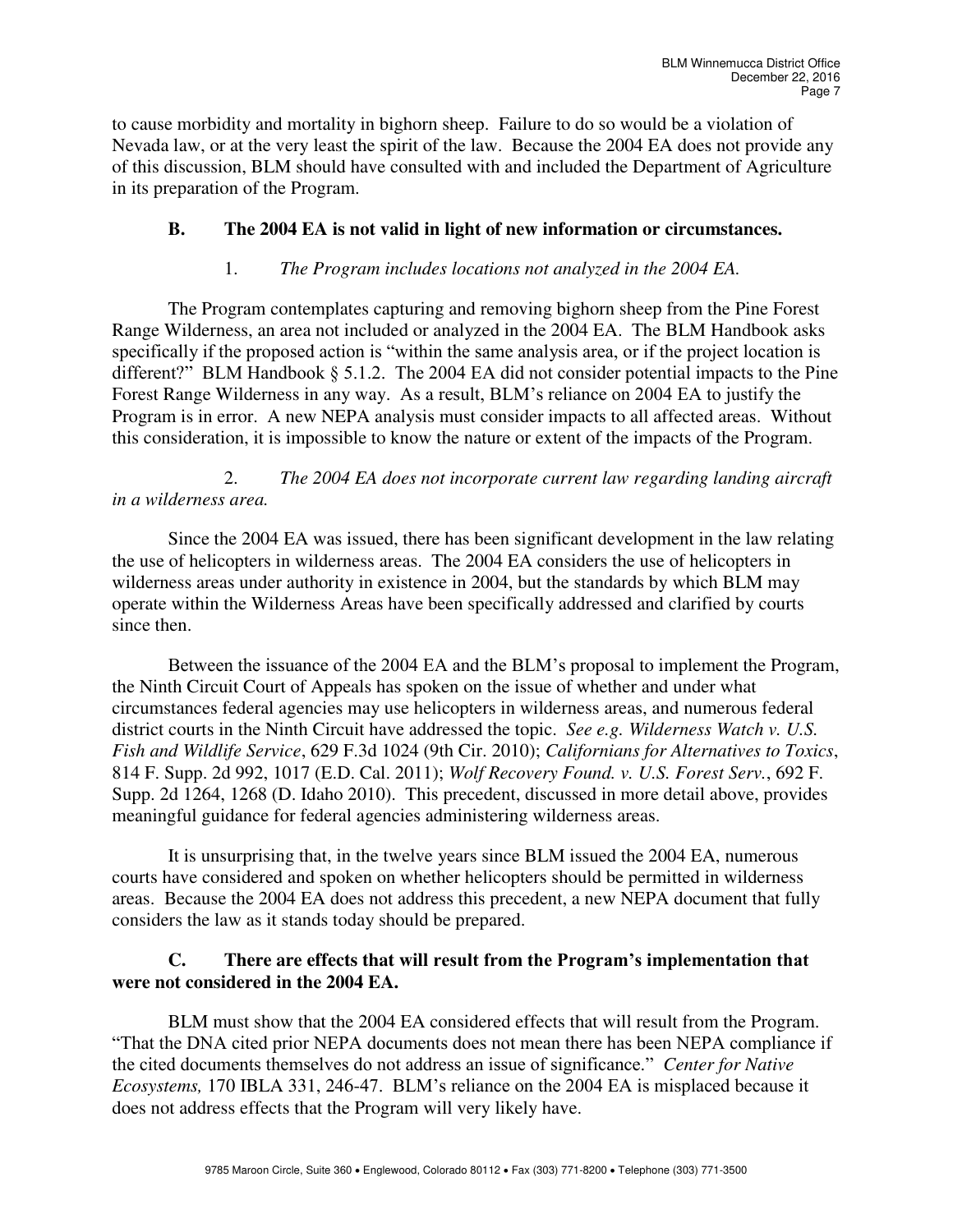1. *The 2004 EA fails to address where bighorn sheep will be relocated and the cumulative effects of such relocation.* 

BLM is required to consider the cumulative impacts that result from the "incremental impact of the action when added to other past, present, and reasonably foreseeable future actions regardless of what agency (Federal or non-Federal) or person undertakes such other actions." 40 C.F.R. § 1508.7.

BLM fails to recognize that the area affected by the Program includes both where the bighorn sheep will be captured and removed, and where they will be taken. Nowhere in the NOPA does BLM identify where the captured bighorn sheep will be relocated, let alone the cumulative effects of such relocation. There are only general statements about where the sheep will go—destinations that "may include" wilderness areas" or lands being managed for wilderness areas, "Nevada or nearby states," or where sheep populations would "benefit from augmentations." 2004 EA § IV.B.a.; NOPA. Such vague and general statements simply cannot provide the agency the information needed to conduct a proper NEPA analysis. It is impossible to identify or analyze the impact of an action without knowing where the action will take place.

For example, there is a risk that bighorn sheep will be transferred to areas that are adjacent to or near domestic small ruminants located on public or private lands. If this is the case, BLM must consider the possibility of the transfer of disease between the species including transmission of endemic infections from bighorn sheep to domestic small ruminants. The NOPA does not explain whether bighorn sheep slated for relocation have been tested for Mycoplasma ovipneumoniae or members of the Pasteurellaceae family. The NOPA should explain whether all considered bighorn herds have previously (within the last 5 years) been tested for presence of *Mycoplasma ovipneumoniae* and members of the Pasteurellaceae family within the herd. If so, what are the results of any testing done to this point in time? What is the current ewe/lamb ratio of each herd, if known, or what was it at the last monitoring and when was that last monitoring? What gender and age of animals will be transplanted: rams, ewes, and/or lambs (near yearlings)? Consideration of disease is especially important considering the outbreak of polymicrobial pneumonia that caused, according to NDOW, an "all age die-off in a once healthy heard." NDOW, *Bighorn Sheep "Disease Event" in Montana Mountains* (Feb. 16, 2016), available at http://www.ndow.org/Bighorn-Sheep-Disease-Event-Montana-Mountains/. Answers to these questions should be included in the NOPA or, if unavailable, answering these questions should be part of the proposed action.

### 2. *The 2004 EA fails to substantiate statements critical to the Program.*

As noted above, a DNA is not itself a NEPA document. A federal agency is not excused from NEPA's mandate that it take a "hard look" at impacts of a proposed action, and if relying on an existing NEPA document, the agency must verify that that document took a "hard look." *Wildlands Defense*, 188 IBLA 68 (June 30, 2016) ("BLM must determine whether the existing analysis took the appropriate hard look at the proposed action"). The 2004 EA provides a superficial consideration of impacts, providing unsubstantiated claims. This amounts to a failure to take a "hard look" and so, BLM's reliance on the 2004 EA is misplaced.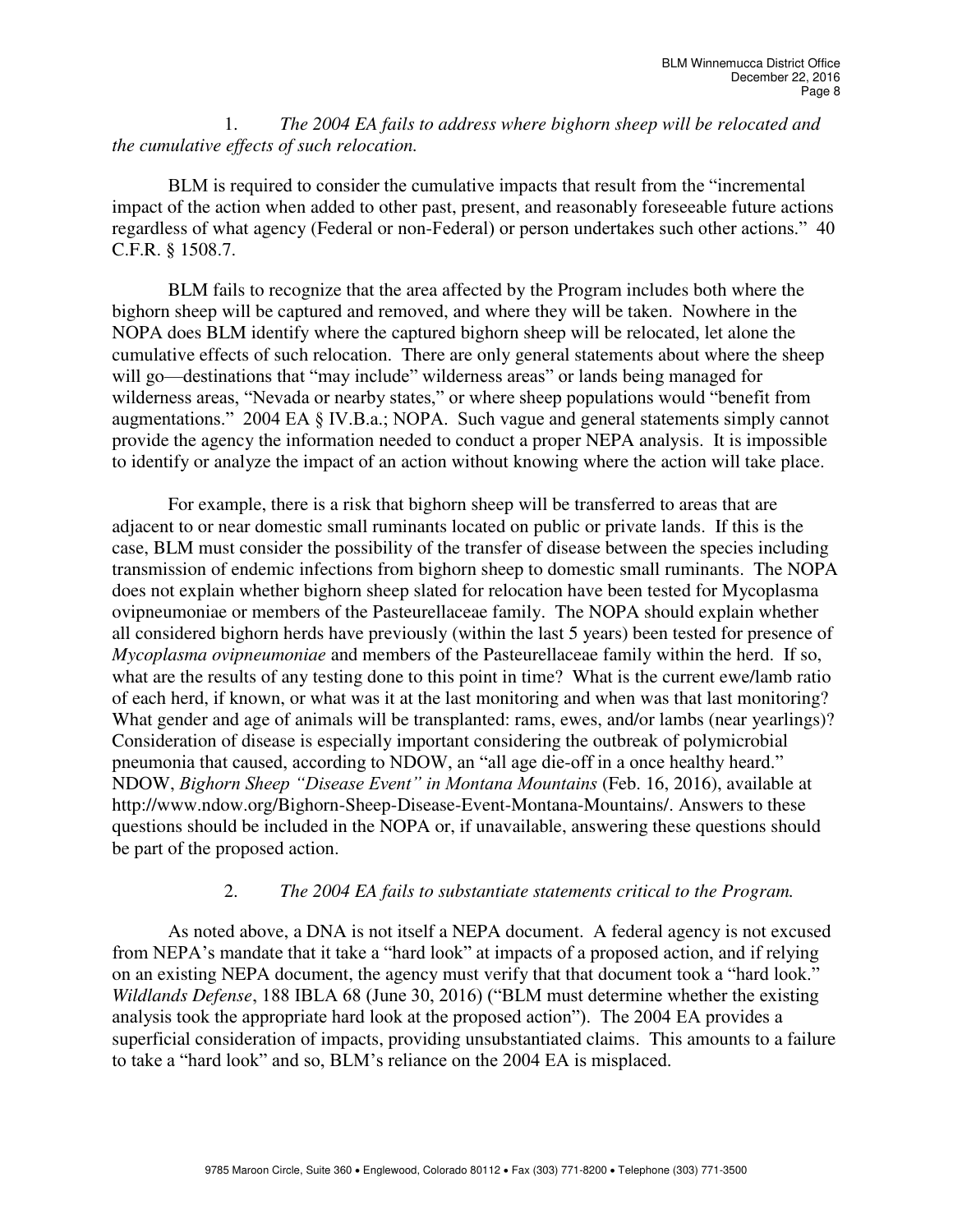The 2004 EA makes numerous claims without providing any evidence of their veracity, including the following:

- BLM states that NDOW is "extremely proficient" at safely trapping and releasing bighorn sheep, but provides nothing to substantiate that claim. 2004 EA § IV.B.a. BLM could have, for example provided success rates of past translocations or certificates of training or expertise in this area, but did not.
- BLM claims that blind-folding sheep reduces stress but provides no authority for this statement. *Id.*
- The NOPA states that the bighorn sheep populations in the Wilderness Areas are "very high" but does not explain how sheep densities (i.e., how many animals per some unit of measurement) are determined.
- The agency does not provide the current ewe-to lamb-ratio of any bighorn sheep herd, or the gender and age of animals that will be transported, and how this will affect population size.
- There is no explanation of what criteria BLM considers in determining when a herd would "benefit from augmentation."
- The NOPA should states which bighorn herds will be affected by the proposed action, meaning which herds will be augmented and which herds are being considered for supplying the augmentation (as it is noted aerial surveys will be required to determine which locations the bighorn sheep would be removed from, but which herds are currently being considered).
- The NOPA should include a current map indicating location and name/designation of each of the herds. Also, it should include the locations (either on the map or indicate the distance in miles) of the closest public lands grazing of domestic small ruminants or private property that maintains domestic small ruminants and the distance to each of the bighorn herds that are being considered for this action plan.
- BLM does not provide analysis of whether the locations where bighorn sheep will be transported can sustain additional bighorn sheep. There are studies that suggest transplantation and augmentation may not, and often do not, work. A publication from 1988 entitled "Assessing the Rocky Mountain Bighorn Sheep Management Problem" by Risenhoover, Bailey, and Wakelyn, published in the *Wildlife Society Bulletin*, Vol. 16, No. 3 provides good insight into this issue.
- The NOPA does not explain why only "most" bighorn sheep will sampled and tested, not *all* bighorn sheep.
- BLM does not describe what the agency will do in the event bighorn sheep test positive for disease. Will the test results, should they be positive, lead to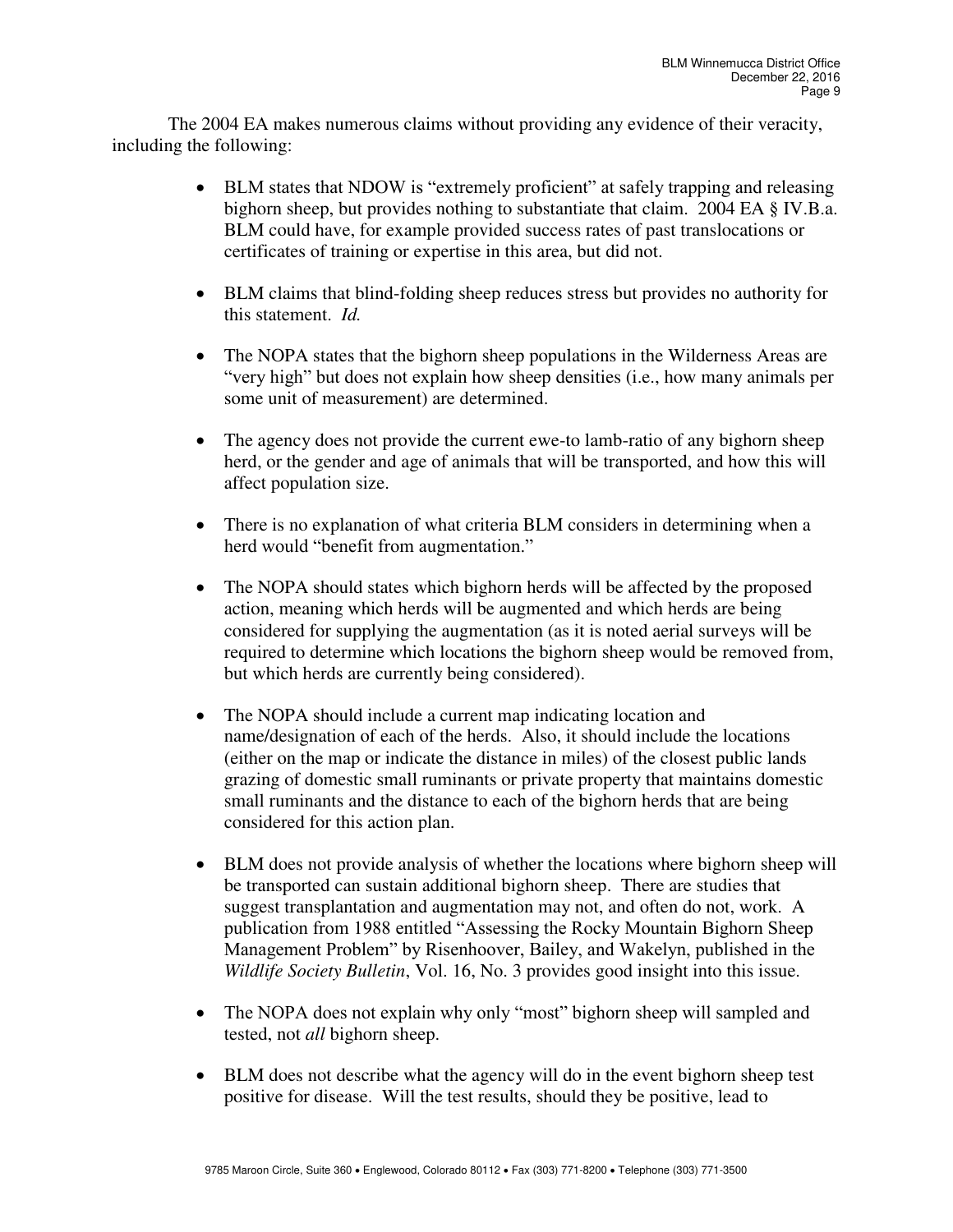euthanasia of infected animals or will the now stressed animals be allowed to shed the pathogens in their new environments, potentially leading to disease in other herds and also potentially leading to conflicts in areas with domestic sheep?

- The NOPA should explain the pharmacological agents (anti-inflammatory agents) (steroidal or non-steroidal), antibiotics, anti-parasitics), vitamins, vaccines, and other agents that will be administered to the captured bighorn sheep.
- There is no explanation as to why there is no comma between the words "nasal" and "pharyngeal," as both nasal and pharyngeal samples should be collected for identifying bacterial agents of interest (*Mycoplasma ovipneumoniae*, members of the Pasteurellaceae family, others).
- The NOPA provides: "Once the release complement has been obtained and loaded into the trailers the sheep are transported to the release site, located outside of wilderness, and discharged into their new habitat." What is "the release complement"?
- BLM does not explain why the Program is set to take place during bighorn rut and early to mid-gestation, when stressful and strenuous events may have detrimental impacts, such as resorption or abortion. Stress upon a pregnant ewe can cause a decrease in quality of colostrum produced, so it is worth considering the prolonged effects that the ewe may experience upon being placed in an unknown environment. Recent studies provide strong evidence that physiological stressors during pregnancy (events that happen to a pregnant animal/human) can impact the offspring for the rest of its life (epigenetic impacts of in utero stressors).

These and other unsupported claims and issues show that BLM failed to take a hard look at the impacts of the Program, and whether the 2004 EA provided adequate analysis.

## **D. The DNA is flawed if it relies on NEPA documents not listed in the NOPA.**

In "preparing the DNA," BLM must "identify the environmental documents relied on to determine NEPA adequacy[.] *Center for Native Ecosystems,* 171 EBLA 361, 367 (2008). In making a decision about whether to act on a DNA, the agency is "free to consider additional NEPA documents beyond those identified in a DNA, but its consideration of those documents *must be reflected and explained in the record.*" *Id.* at 368 (emphasis added). Any documents relied on by BLM in making its decision not to prepare a full NEPA analysis of the Program must be provided in the NOPA, DNA and Decision Record.

It was brought to our attention two days before the end of the NOPA comment period that BLM intends to list NV-020-03-04—an environmental assessment prepared by BLM in 2002 for a program involving translocation of bighorn sheep into wilderness areas (the "2002 EA")—in its DNA. Nowhere in the NOPA does BLM suggest that it will rely on the 2002 EA in making its DNA. The NOPA does not mention it at all.